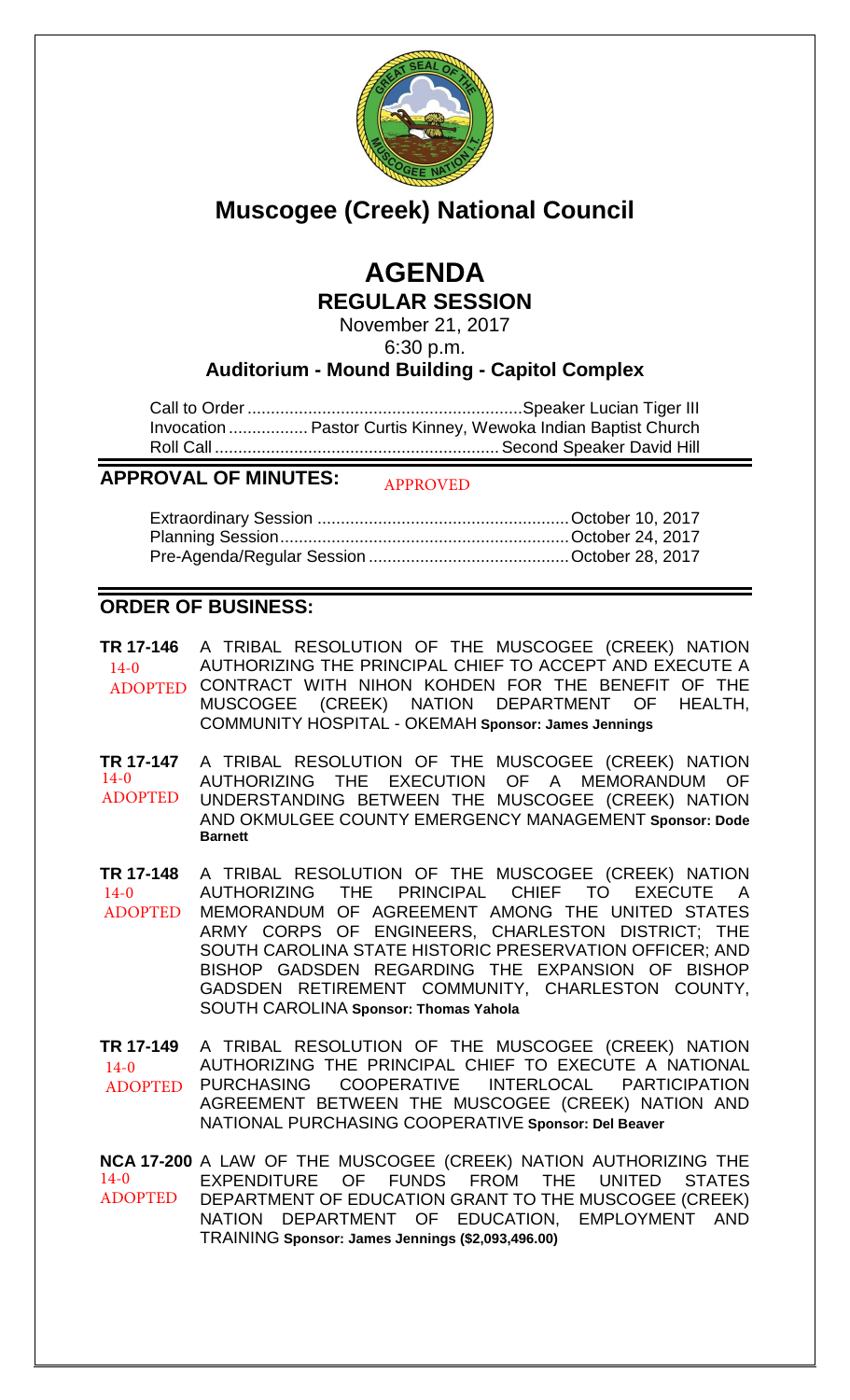#### Regular Session November 21, 2017 Page 2

**NCA 17-201** A LAW OF THE MUSCOGEE (CREEK) NATION APPROPRIATING FUNDS TO CONTINUE THE JUNIOR BOTBALL PROGRAM TO BE ADMINISTERED BY THE DEPARTMENT OF EDUCATION AND TRAINING **Sponsor: Dode Barnett (\$110,677.00)**  $14 - 0$ ADOPTED

**NCA 17-202** A LAW OF THE MUSCOGEE (CREEK) NATION AUTHORIZING A DONATION TO OKEMAH PUBLIC SCHOOLS **Sponsor: Randall Hicks; Co-Sponsor(s): James Jennings (\$2,000.00)** 14-0 ADOPTED

**NCA 17-203** A LAW OF THE MUSCOGEE (CREEK) NATION AUTHORIZING A DONATION TO MIDWAY PUBLIC SCHOOLS **Sponsor: Randall Hicks (\$2,000.00)**  $14-0$ ADOPTED

**NCA 17-204** A LAW OF THE MUSCOGEE (CREEK) NATION AUTHORIZING A DONATION TO TULSA COMMUNITY COLLEGE **Sponsor: Robert Hufft (\$2,000.00)**  $14-0$ ADOPTED

**NCA 17-205** A LAW OF THE MUSCOGEE (CREEK) NATION AUTHORIZING THE EXPENDITURE OF FUNDS AWARDED FROM THE UNITED STATES DEPARTMENT OF HEALTH AND HUMAN SERVICES FOR THE MUSCOGEE (CREEK) NATION BEHAVIORAL HEALTH DEPARTMENT **Sponsor: Dode Barnett (\$500,000.00)** 14-0 ADOPTED

**NCA 17-206** A LAW OF THE MUSCOGEE (CREEK) NATION AUTHORIZING A SUPPLEMENTAL APPROPRIATION TO THE HIGHER EDUCATION-INCENTIVE GRANTS PROGRAM FISCAL YEAR 2018 BUDGET **Sponsor: Dode Barnett (\$154,200.00)**  $14-0$ ADOPTED

**NCA 17-207** A LAW OF THE MUSCOGEE (CREEK) NATION AUTHORIZING THE EXPENDITURE OF FUNDS AWARDED FROM THE UNITED STATES ENVIRONMENTAL PROTECTION AGENCY FOR THE MUSCOGEE (CREEK) NATION GEOSPATIAL DEPARTMENT **Sponsor: Mark Randolph (\$70,000.00)** 14-0 ADOPTED

**NCA 17-208** A LAW OF THE MUSCOGEE (CREEK) NATION AUTHORIZING AN APPROPRIATION TO THE MUSCOGEE (CREEK) NATION CULTURAL CENTER AND ARCHIVES DEPARTMENT FOR THE RESTORATION AND MAINTENANCE OF THE COUNCIL HOUSE **Sponsor: Mark Randolph (\$296,234.00)** 14-0 ADOPTED

**NCA 17-209** A LAW OF THE MUSCOGEE (CREEK) NATION AUTHORIZING AN APPROPRIATION FOR THE MUSCOGEE (CREEK) NATION COMMUNITY RESEARCH AND DEVELOPMENT DEPARTMENT TO PROVIDE NECESSARY MAINTENANCE AND REPAIRS TO THE NATION'S CHARTERED COMMUNITY BUILDINGS **Sponsor: Del Beaver; Co-Sponsor(s): James Jennings (\$300,000.00)**  $14-0$ ADOPTED

**NCA 17-210** A LAW OF THE MUSCOGEE (CREEK) NATION AMENDING NCA 17- 019 (A LAW OF THE MUSCOGEE (CREEK) NATION AUTHORIZING AN APPROPRIATION TO THE DIVISION OF AGRICULTURE AND NATURAL RESOURCES IN ORDER TO HELP ESTABLISH AND FUND A TRIBAL STORM SHELTER PROGRAM) **Sponsor: Rufus Scott** 14-0 ADOPTED

**NCA 17-211** A LAW OF THE MUSCOGEE (CREEK) NATION AUTHORIZING AN APPROPRIATION TO THE DIVISION OF AGRICULTURE AND NATURAL RESOURCES IN ORDER TO FUND APPURTENANCES FOR THE TRIBAL STORM SHELTER PROGRAM **Sponsor: Rufus Scott (\$6,000.00)**  $14-0$ ADOPTED